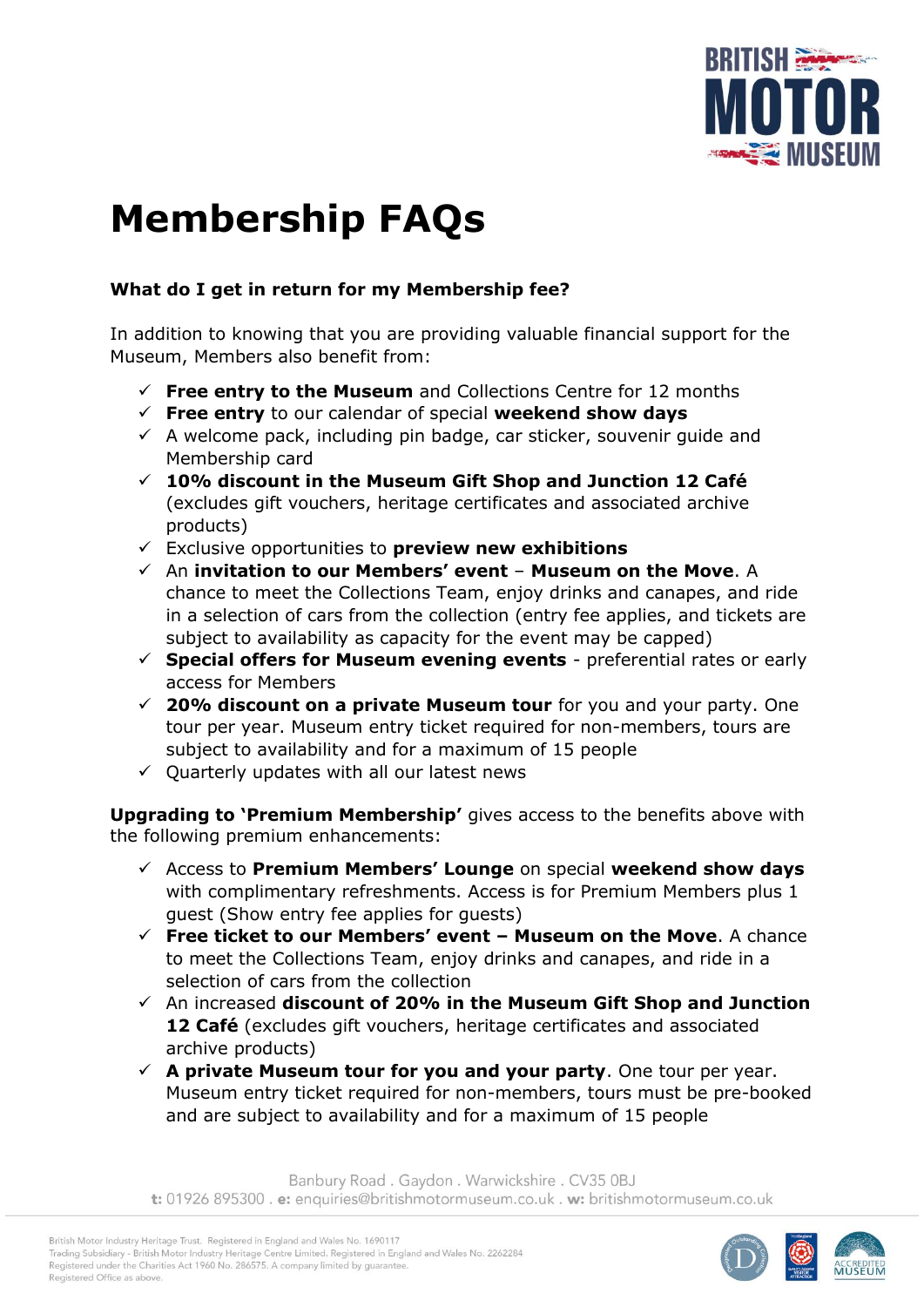

# **Why should I choose Membership over a standard entry or annual pass?**

Membership is at the heart of our plans as a charity and offers visitors the chance to forge a closer relationship with the Museum. In addition to your Membership pack, year-round Museum access (including weekend show days) and retail and café discounts, Membership offers the chance to attend exclusive events where you can meet some of the team and find out how we look after and care for the collection. Your Membership fee will play a vital role in supporting us to conserve, protect and share our fabulous collections - over 300 cars and millions of artefacts and items in the Archive.

## **Museum on the Move? What's that about?**

Museum on the Move is a brand-new Members' event that we are planning to run every year exclusively for Members. Find out more about this year's Museum on the Move – [click here](https://www.britishmotormuseum.co.uk/whats-on/museum-on-the-move)

## **How do I join?**

Joining online at [www.britishmotormuseum.co.uk/membership](http://www.britishmotormuseum.co.uk/membership) and setting up a direct debit is the easiest option. Alternatively you can pay in full for the year. You can also join whilst visiting the Museum, just speak to a member of the team.

#### **If I sign up with Direct Debit when will my payments be taken?**

An initial pro rata payment for the rest of the current month along with the first month's payment will be taken, followed by 10 monthly payments on the  $1<sup>st</sup>$  of each month. See the payment schedule below.

Your Membership will start from the date of purchase.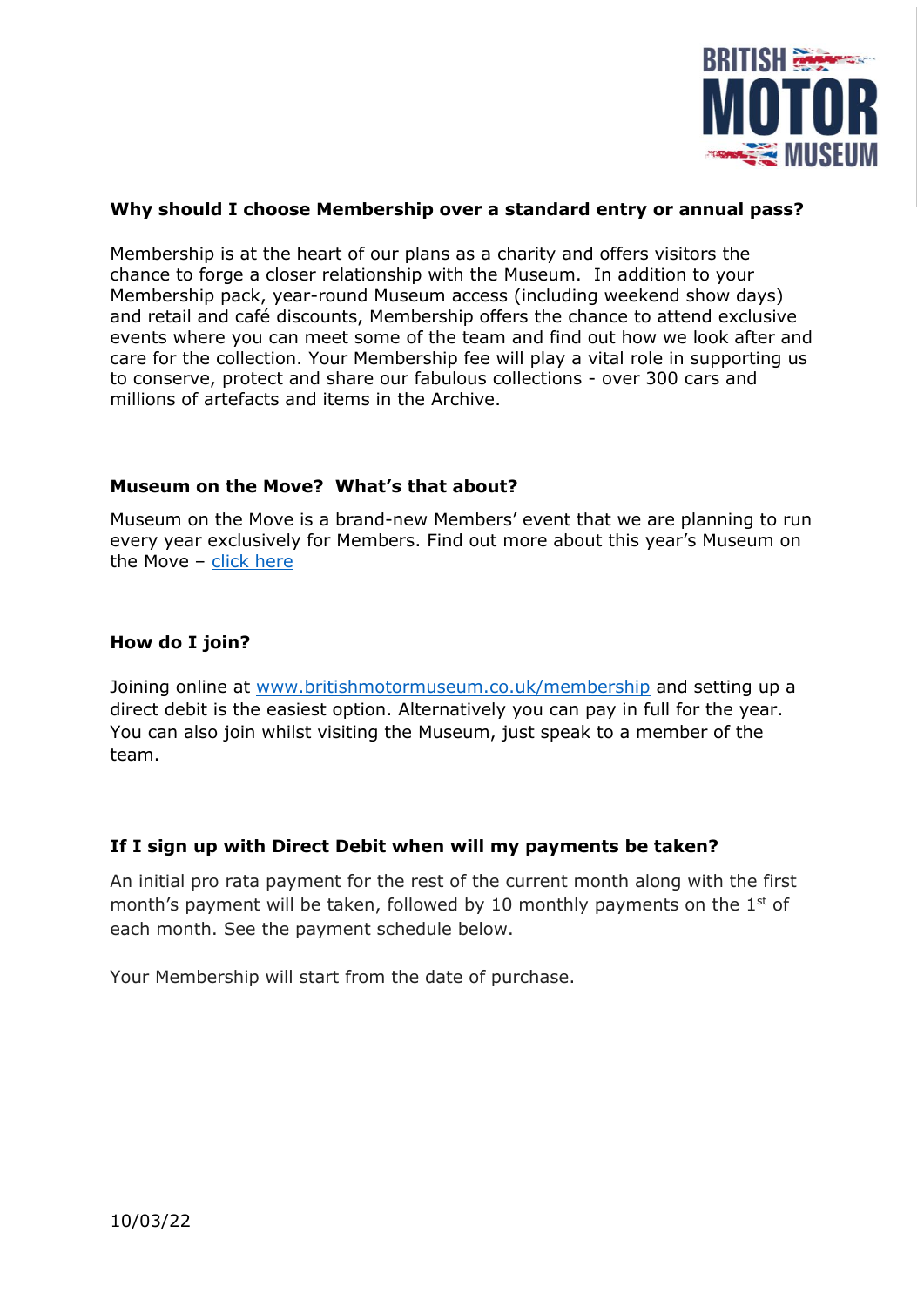

|                                                                | <b>Member</b>                         | <b>Premium</b><br><b>Member</b>       |
|----------------------------------------------------------------|---------------------------------------|---------------------------------------|
| <b>Membership Type</b>                                         | <b>Monthly</b><br><b>Direct Debit</b> | <b>Monthly</b><br><b>Direct Debit</b> |
| Individual Membership                                          | £3.50                                 | £10.00                                |
| Joint Membership                                               | £6.00                                 | £17.50                                |
| Family Membership (1 Adult)<br>$(1$ adult & up to 3 childrent) | £6.50                                 | £19.00                                |
| Family Membership (2 Adults)<br>(2 adults & up to 3 childrent) | £8.35                                 | £24.00                                |

† Children 5-16 year, under 5's go free

# **Can I Gift Aid my Membership?**

Unfortunately we're unable to accept Gift Aid donations for Membership, as the value of the benefits that Members receive exceeds that allowed under the rules of Gift Aid. However, your Membership fee provides us with a valuable source of funding for the Museum, helping us to maintain and care for our collections ensuring that they are accessible to future generations.

## **Can I buy Membership using my Tesco Clubcard vouchers?**

No you cannot use Tesco Clubcard or any other vouchers or discounts to buy Membership.

## **What age do children need a ticket and how many children can be included on a family Membership?**

Up to 3 children or grandchildren aged 5-16 years can come in on a family Membership. Children under 5 enter the Museum free of charge and children over the age of 17 are counted as an adult. Membership cards will be issued to adult Members only. Children must be accompanied by an adult when visiting the Museum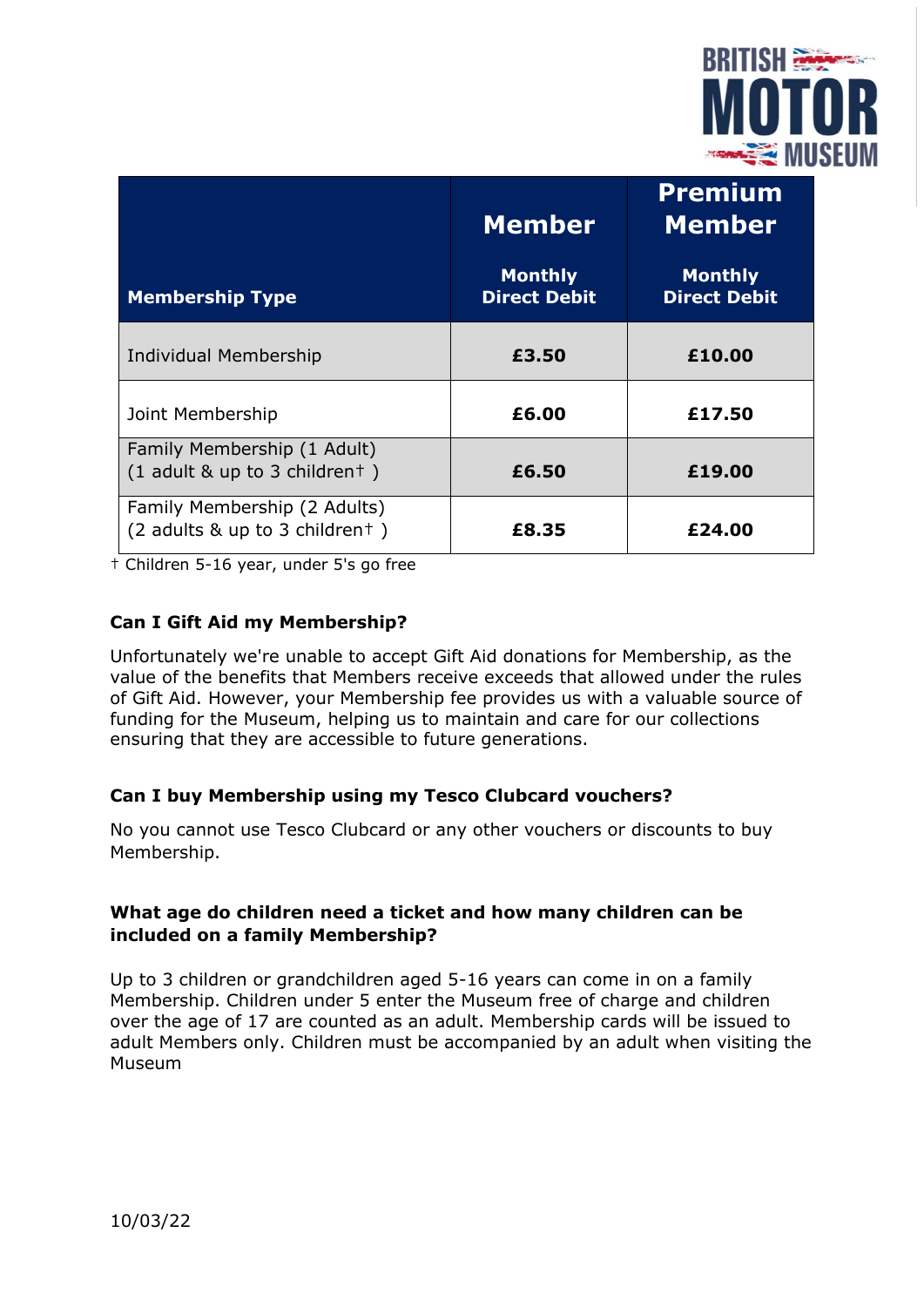

## **When I join, what will I receive and when?**

Your Membership pack will contain a welcome letter, a Membership card, a souvenir Museum guide, your Membership pin badge and a car sticker. Your Membership pack will be ready to collect when you next visit, or you can choose 'UK delivery' at the time of purchase and pay a small postage and packaging fee to have it delivered to your door, either way your **Membership will start from the date of purchase.**

We thought that you would like to know that your Membership card is 100% degradable meaning that when you dispose of it, it will break down in nine months to five years, depending on the environment, leaving no damaging toxins behind.

## **How do I book to visit the Museum or a Show?**

If you would like to visit the Museum or come to one of our shows all Members need to book a 'free ticket' for their visit. This can be done on our website https://www.britishmotormuseum.co.uk/plan-your-visit/book-tickets. Here you will need to choose the date that you would like to visit, then click the 'Members & Premium Members' option and enter the number of Members visiting. Accompanying non-members should book and pay for their entry via the 'Buy Museum tickets' option. All tickets are subject to availability.

# **How do I book my Members private tour?**

Members get a 20% discount off one private tour and Premium Members get one free private tour per Membership year. Please call the Bookings Team on t: 01926 895295 or email [membership@britishmotormuseum.co.uk;](mailto:membership@britishmotormuseum.co.uk) they will be able to advise you on the dates available and make your booking. Tours\* are subject to availability and can be booked for a maximum of 15 people. Normal Museum entry fees apply for any non-members in your group.

\*Please note that tours may be suspended or operate based on lower capacities in response to government Covid guidance, local restrictions, or operational requirements. Please speak to a member of our Bookings Team for the latest update.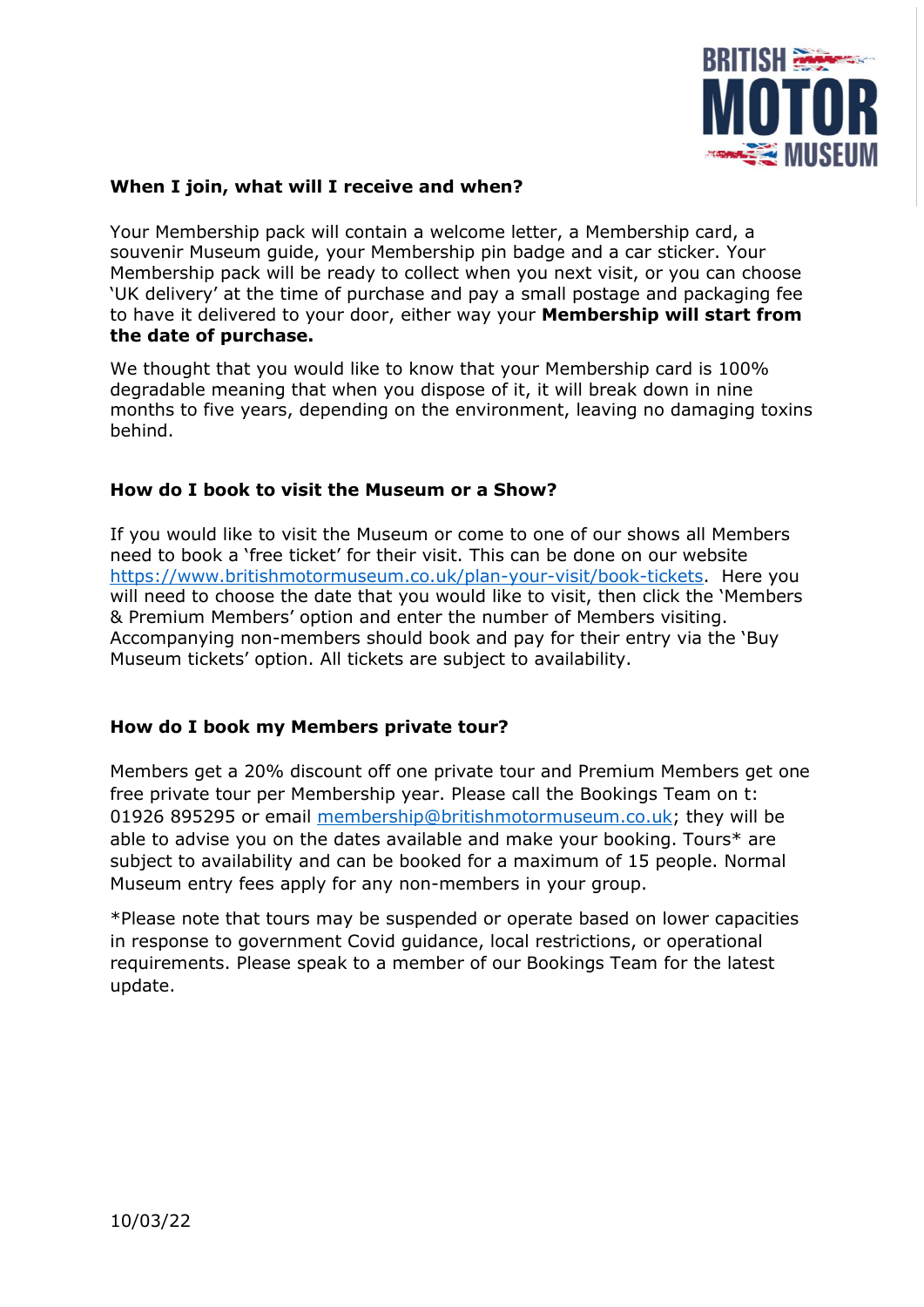

## **Can anyone else use my Membership card?**

Only the person named on the Membership card can use it. Photographic ID may be requested by our staff on entry or when using your card at the gift shop or café. We hope that you understand that this is just so we can confirm and validate your identity.

## **Can my carer accompany me when I visit?**

We take equality very seriously, and provide free Museum entry for an assisting companion/carer of a disabled Member or visitor. We recognise these companions are key to making access possible, as well as creating an enriched and memorable experience.

We don't ask for any proof of disability, and the companion doesn't have to be a registered carer, nor do they have to be the same person each time you visit. If you'd like a letter of authority giving your assisting companion free access, please contact us t: 01926 895295 or email [membership@britishmotormuseum.co.uk](mailto:membership@britishmotormuseum.co.uk) and we will arrange this for you.

# **Do I need to always display my Membership car sticker and wear my pin badge when I visit?**

Parking is free at the Museum, so you don't have to display your car sticker. Likewise, you don't have to wear your pin badge, but it's always nice for our staff to know when we have Members visiting.

# **Do I get a discount on Heritage Certificates?**

There are no discounts on Gift Vouchers or Heritage Certificates and associated archive products for Members.

## **If I give you my personal details, what will you do with them?**

We take data protection very seriously. Please see our [Privacy Policy](https://www.britishmotormuseum.co.uk/privacy-policy) for more information on how we keep your personal details safe. <https://www.britishmotormuseum.co.uk/privacy-policy>